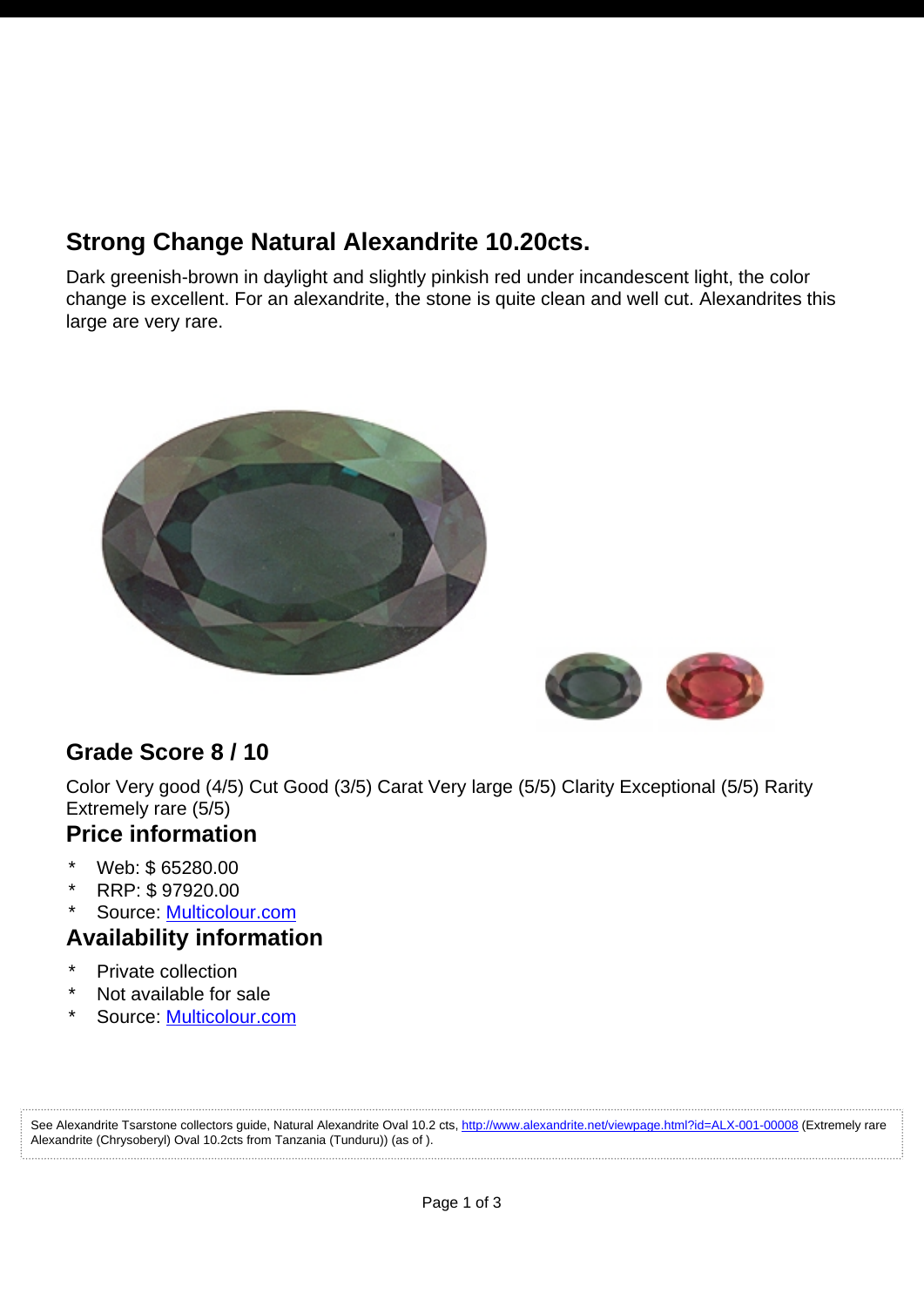

\*

. . . . . . . . .

## MULTICOLOUR.COM

### **Detail identification and grading report**

| Identification      |                                                            |
|---------------------|------------------------------------------------------------|
| Type:               | <b>Natural</b>                                             |
| Species:            | Chrysoberyl                                                |
| Variety:            | Alexandrite                                                |
| Origin:             | Tunduru, Ruvuma, Ruvuma Region, Tanzania                   |
| Hardness:           | 8.5                                                        |
| Density:            | 3.75                                                       |
| $RI-1$ :            | 1.741                                                      |
| $RI-2$ :            | 1.76                                                       |
| Enhancements        |                                                            |
| Variety of work:    | Faceted                                                    |
| Designation:        | A (Not currently known to be enhanced)                     |
| Color               |                                                            |
| Color light source: | Cool daylight                                              |
| Color description:  | vstbG*8/2 (very dark very strongly bluish<br>green)        |
| Phenomena:          | Pleochroism Change of color (Alexandrite<br>effect) Strong |
| Color phenomena:    | slp/R*6/4 (medium dark slightly purplish red)              |
| Clarity             |                                                            |
| Clarity type:       | Eye clean (Type I)                                         |
| Transparency:       | Transparent                                                |